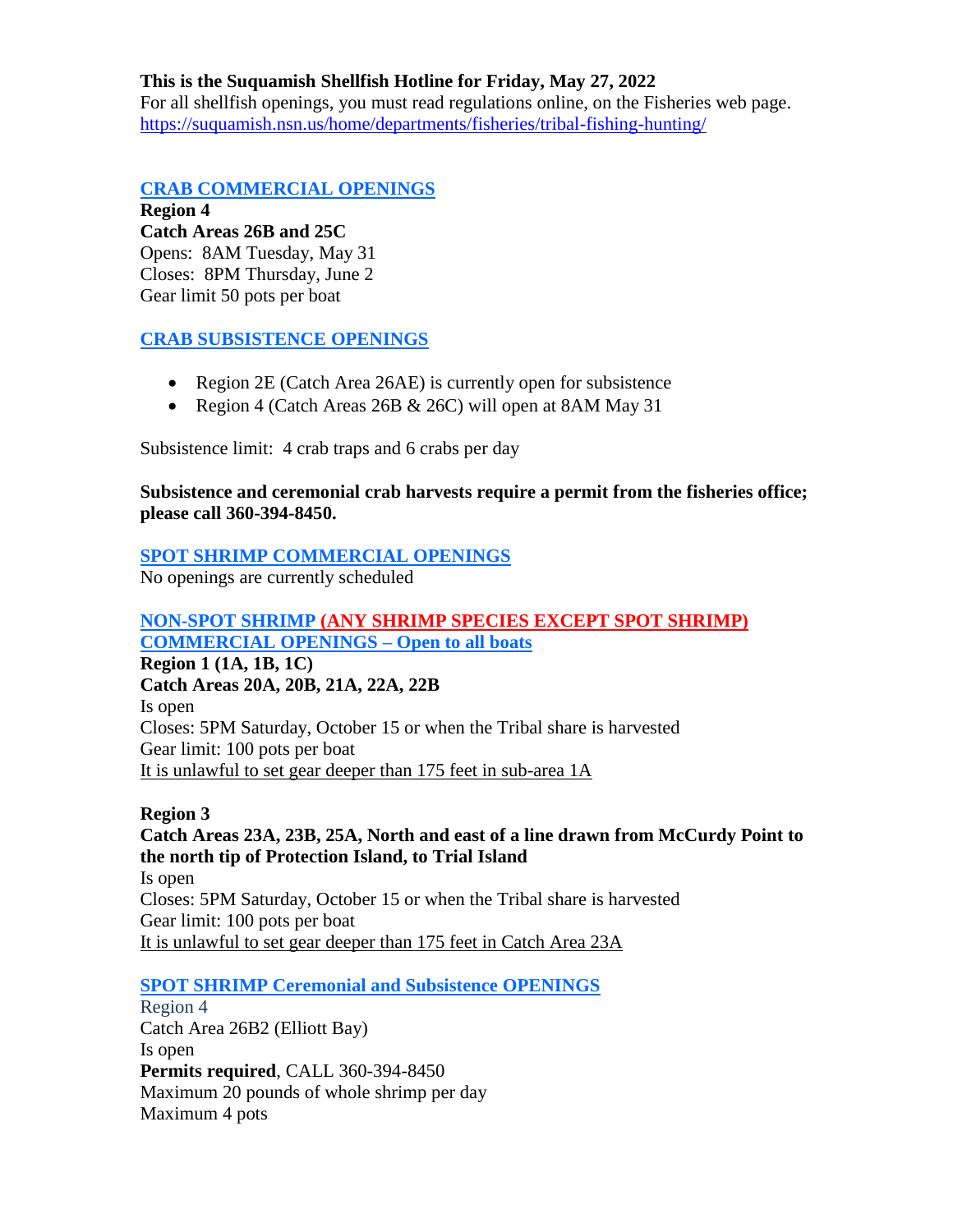# **CLAM & OYSTER COMMERCIAL OPENINGS**

# **COVID-19 CLAM HARVESTING RESTRICTIONS ARE IN PLACE**

### **1) Oyster Pick, Port Gamble Bay, May 31 from 10:15 am to 2:15 pm**

| Group:           | <b>Open to ALL DIGGERS</b>                      |
|------------------|-------------------------------------------------|
|                  | Limited to 6 harvester slots                    |
|                  | - Must be registered to participate             |
|                  | Must have finished Vibrio safety training       |
| <b>Location:</b> | Port Gamble Bay, Kwolek                         |
| Access:          | <b>BOAT ACCESS ONLY</b>                         |
| <b>Buyer:</b>    | Buyer will be purchase oysters at harvest site. |

*Please sign up for this oyster pick at the Fisheries office before 4:00PM Friday May 27. Check in for all registered harvesters starts at 9:45 am. If you arrive late you will not be allowed to participate. This is an in-common harvest. 4,500 dozen oysters total available. Harvesters that sign up will be randomly selected and notified to participate.*

### **2) Clam dig Wednesday, June 01 from 11:30 am to 3:30 pm**

| Group:           | <b>Open to BLACK and RED GROUPS</b><br>THIRTY harvester slots available, standbys will be<br>$\overline{\phantom{0}}$ |
|------------------|-----------------------------------------------------------------------------------------------------------------------|
|                  | admitted in group order.                                                                                              |
| <b>Location:</b> | Dyes Inlet, Chico Beach, CB90 CB91                                                                                    |
| Access:          | Boat access recommended. Foot access from the Silverdale boat                                                         |
|                  | launch, walk 0.75 miles south. Do Not trespass on private upland                                                      |
|                  | property.                                                                                                             |
| <b>Buyer:</b>    | Buyer will purchase clams at the Silverdale boat launch. Buyer                                                        |
|                  | will not provide bags.                                                                                                |

*Check in begins at 11:00 am. If you arrive late you will not be allowed to dig. BLACK IFQ: 200 lbs., RED IFQ: remaining pounds divided equally up to 200 lbs. per digger approximately 3,000 pounds available*

### **3) Clam dig Thursday, June 02 from 12:00 pm to 4:00 pm**

| Group:           | <b>Open to RED and ORANGE GROUPS</b><br>THIRTY harvester slots available, standbys will be<br>admitted in group order.            |
|------------------|-----------------------------------------------------------------------------------------------------------------------------------|
| <b>Location:</b> | Dyes Inlet, Chico Beach, CB84C                                                                                                    |
| Access:          | Boat access recommended. Foot access from the Silverdale boat<br>launch, walk 0.75 miles south. Do Not trespass on private upland |
|                  | property.                                                                                                                         |
| <b>Buyer:</b>    | Buyer will purchase clams on beach at harvest site. Buyer will not<br>provide bags.                                               |

*Check in begins at 11:30 am. If you arrive late you will not be allowed to dig. RED IFQ: 200 lbs., ORANGE IFQ: remaining pounds divided equally up to 200 lbs. per digger approximately 3,000 pounds available*